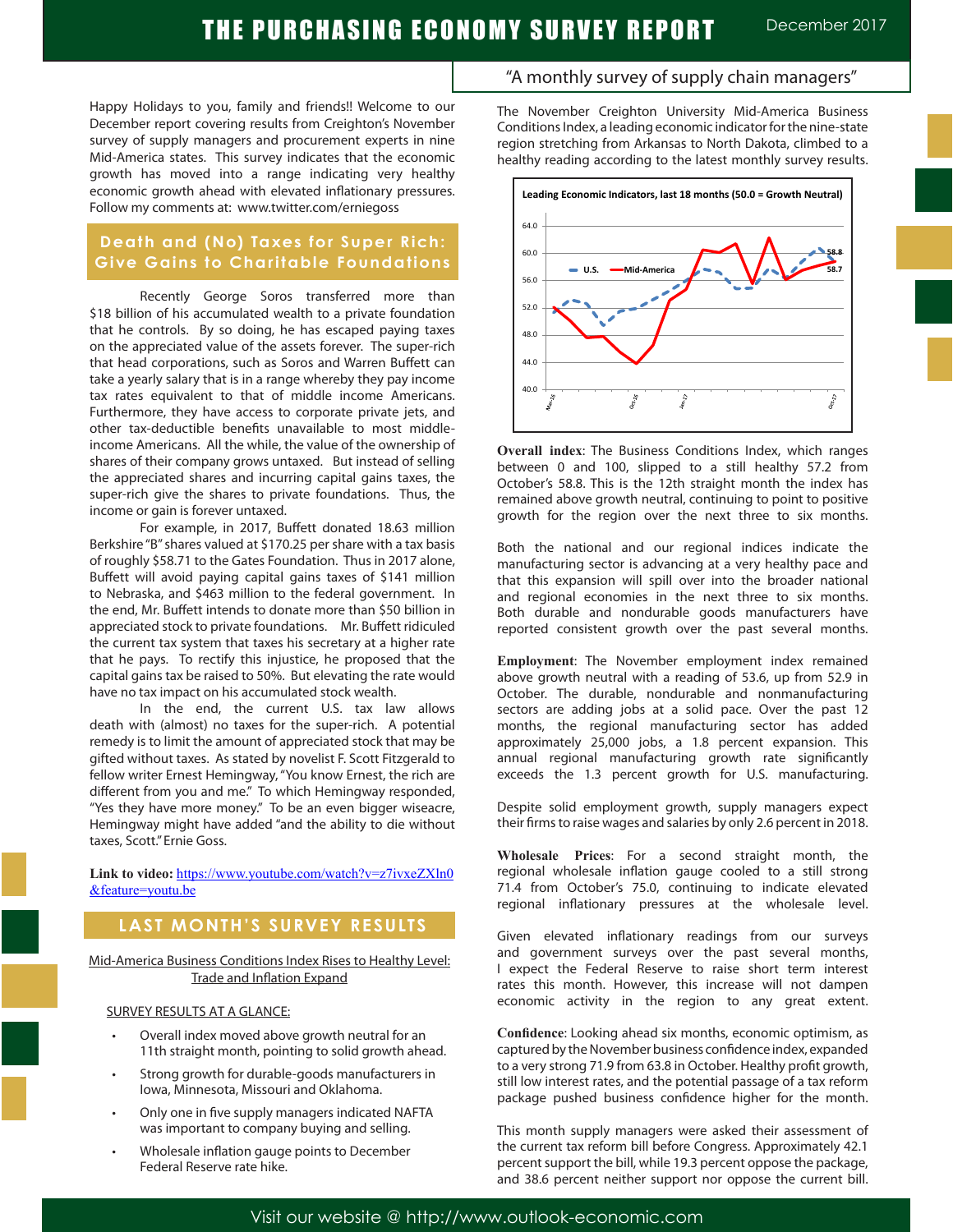**Inventories**: The November inventory index, which tracks the change in the level of raw materials and supplies, advanced to 56.1 from October's 53.0.

**Trade:** The regional new export orders index soared to 65.8 from October's solid 54.3, and the import index jumped to 59.8 from 58.6 in October. Expanding regional growth spurred purchases of inputs from abroad, while growth among important trading partners boosted the new export orders to a healthy level.

**Other components**: Components of the November Business Conditions Index were new orders at 67.6 from 61.3 in October; the production or sales index rose to 64.8 from October's 67.4; and delivery speed of raw materials and supplies slumped to 42.6 from last month's 56.5.

The Creighton Economic Forecasting Group has conducted the monthly survey of supply managers in nine states since 1994 to produce leading economic indicators of the Mid-America economy. States included in the survey are Arkansas, Iowa, Kansas, Minnesota, Missouri, Nebraska, North Dakota, Oklahoma and South Dakota.

The forecasting group's overall index, referred to as the Business Conditions Index, ranges between 0 and 100. An index greater than 50 indicates an expansionary economy over the course of the next three to six months. The Business Conditions Index is a mathematical average of indices for new orders, production or sales, employment, inventories and delivery lead time. This is the same methodology, used since 1931, by the Institute for Supply Management, formerly the National Association of Purchasing Management.

### **MID-AMERICA STATES**

### ARKANSAS

The November overall index for Arkansas fell to 51.9 from October's 55.4. Components of the index from the monthly survey of supply managers were new orders at 61.3, production or sales at 58.8, delivery lead time at 36.7, inventories at 51.4, and employment at 51.3. Over the past 12 months, Arkansas increased manufacturing employment by 3.7 percent, or approximately 5,700 manufacturing jobs. The state experienced slight job gains for durable goods producers, but significant additions for nondurable goods manufacturers.

#### IOWA

The November Business Conditions Index for Iowa increased to 55.2 from 55.0 in October. Components of the overall index from the monthly survey of supply managers were new orders at 58.4, production or sales at 58.8, delivery lead time at 53.3, employment at 54.3, and inventories at 51.4. Over the past 12 months, Iowa increased manufacturing employment by 2.8 percent, or approximately 5,900 manufacturing jobs. Nondurable goods producers, including animal slaughtering expanded, while durable goods manufacturers, including machinery manufacturers contracted slightly.

#### KANSAS

The Kansas Business Conditions Index for November fell to 58.0 from October's 63.4. Components of the leading economic indicator from the monthly survey of supply managers were new orders at 70.1, production or sales at 65.9, delivery lead time at 42.8, employment at 52.1, and inventories at 59.2. Our survey for the month indicated a significant improvement for the month. Nondurable goods producers expanded at "A monthly survey of supply chain managers"

a solid pace while durable goods experienced slight losses. Over the last 12 months, the state's manufacturing sector lost 1,500 jobs, or 0.9 percent of total manufacturing employment.

#### **MINNESOTA**

The November Business Conditions Index for Minnesota jumped to a healthy 57.8 from October's 56.3. Components of the overall November index from the monthly survey of supply managers were new orders at 59.9, production or sales at 69.4, delivery lead time at 36.1, inventories at 58.9, and employment at 64.5. Over the past 12 months, Minnesota expanded both durable and nondurable goods manufacturing. The state added 4,000 manufacturing jobs over the past 12 months for a 1.3 percent addition. Gains were strong for food processors and medical equipment manufacturers.

#### MISSOURI

The November Business Conditions Index for Missouri rose to 59.2 from 53.8 in November. Components of the overall November index from the survey of supply managers were new orders at 69.9, production or sales at 61.8, delivery lead time at 46.9, inventories at 62.7, and employment at 54.6. Over the past 12 months, Missouri increased manufacturing employment by 2.6 percent, or approximately 6,900 manufacturing jobs. Strong gains were recorded by both durable goods producers, including vehicle manufacturers, and nondurable goods producers, including food processors.

#### NEBRASKA

The November Business Conditions Index for Nebraska slumped to a solid 54.8 from 60.1 in October. Components of the index from the monthly survey of supply managers were new orders at 58.8, production or sales at 67.5, delivery lead time at 35.0, inventories at 59.9, and employment at 52.8. Over the past 12 months, Nebraska increased manufacturing employment by 0.9 percent, or approximately 900 manufacturing jobs. Losses for metal producers were more than offset by gains for food processors in the state.

#### NORTH DAKOTA

North Dakota's overall, or Business Conditions Index, declined, but remained above growth neutral for the month. The index for November from a survey of supply managers fell to 52.3 from 55.9 in October. Components of the overall index were new orders at 64.1, production or sales at 55.5, delivery lead time at 48.9, employment at 51.5, and inventories at 58.7. After declining for much of 2016, North Dakota's mining and energy sector began to expand in the first quarter of this year. Surveys over the past several months indicate this expansion continues at a brisk pace with the state's mining sector adding 3,600 jobs, or 23.4 percent, over the last 12 months.

#### OKLAHOMA

After falling below growth neutral for July, Oklahoma's Business Conditions Index rose above the 50.0 threshold for the last four months. The overall index from a monthly survey of supply managers slipped to 60.8 from 63.0 in October. Components of the overall November index from a survey of supply managers in the state were new orders at 70.0, production or sales at 65.9, delivery lead time at 51.4, inventories at 58.7, and employment at 57.8. Expansions among energy linked firms, and manufacturing companies tied to energy are driving the state's economy forward at a current brisk pace. The state's large machinery manufacturing industry added 1,000 for a growth of 4.0 percent.

#### SOUTH DAKOTA

The Business Conditions Index for South Dakota dipped to 55.4 from October's 57.6. Components of the overall index

Follow daily comments at www.twitter.com/erniegoss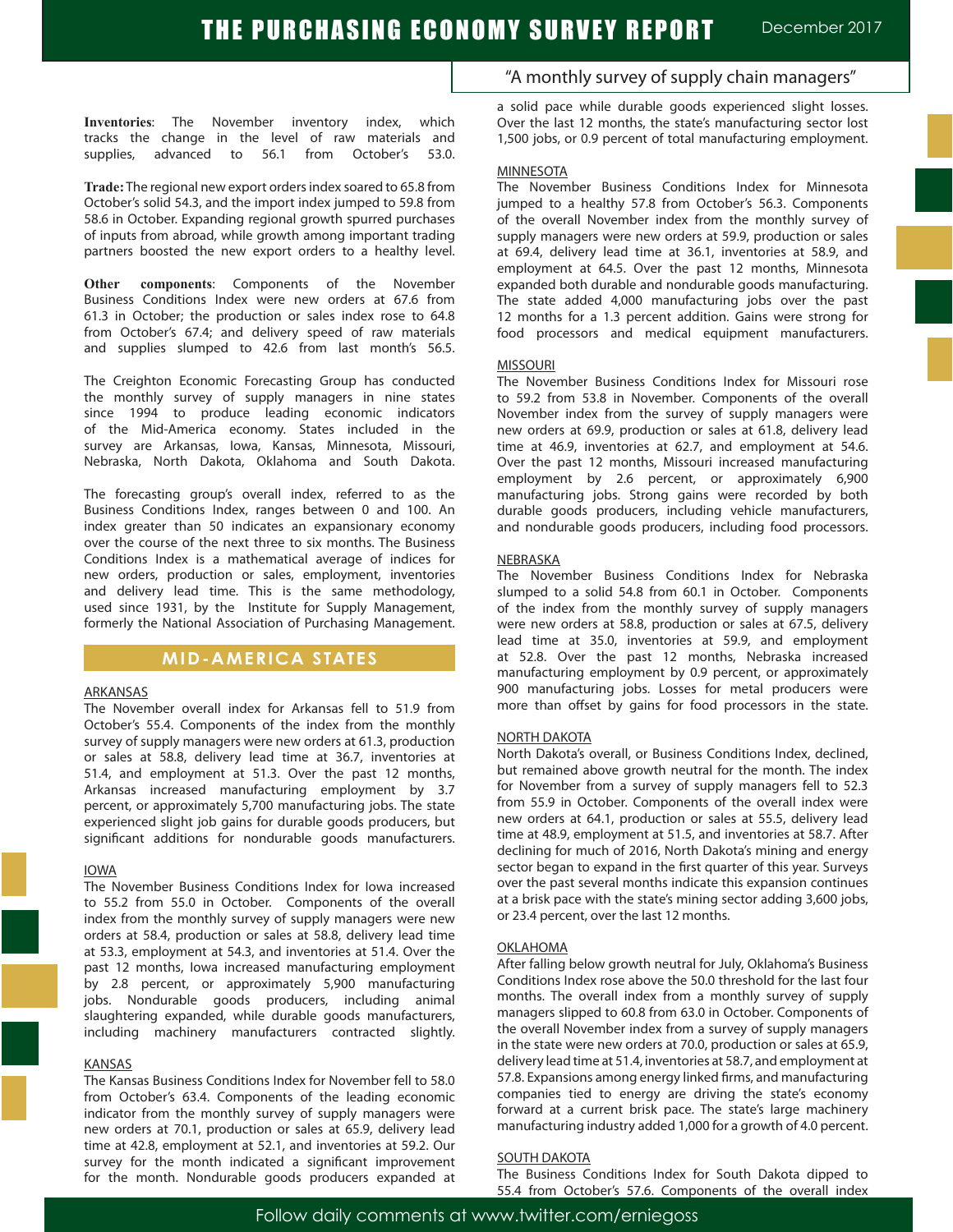# THE PURCHASING ECONOMY SURVEY REPORT December 2017

from the October survey of supply managers in the state were new orders at 60.3, production or sales at 66.1, delivery lead time at 55.7, inventories at 54.7, and employment at 51.3. Over the past 12 months, the state's manufacturing sector added only 100 jobs, a 0.2 percent jump. On the other hand, the state's mining sector is adding jobs at a solid pace.



### **THE BULLISH NEWS**

- The U.S. non-farm payroll expanded by 228,000 in November and the unemployment rate remained at 4.1%, a 16-year low.
- From November 2016 to November 2017, average hourly wages grew by 2.5% to \$26.55 per hour. Not great, but improving.
- Over the last 12 months, the consumer price index (all items) jumped by 2.0% (a Goldilocks economy, not too hot, not too cold?)



Ĩ

# **THE BEARISH NEWS**

- For November, the labor participation rate, the percentage of those over age 16 who are available for work and working or looking for work was unchanged at 62.7% (not this low since 1970s).
- The U.S. budget deficit rose to \$63 billion deficit in October as Washington ramped up spending. The government boosted outlays in October to \$299 billion, up \$31 billion from the same month of last year.

### **WHAT TO WATCH**

- **Jobs Report on December 8: The Bureau of Labor** Statistics will release its employment report for November. Another strong reading on wages will "seal the deal" on a December 2017 Federal Reserve rate hike.
- **Consumer Price Index on December 13: The Bureau** of Labor Statistics will release the inflation gauge for November. An annualized increase above 2.5% will be bullish for stocks prices and bearish for bond prices (rising yields).
- **FOMC Meeting on December 13: The short-term** interest rate setting committee will next meet on Dec. 12-13. Expect a ¼% (25 basis) increase (85% likely).

## **Goss Eggs (Recent Dumb Economic Moves)**

Some U.S. political leaders have hastily called for eliminating the nation's trade deficit. There is one surefire way to reduce, and potentially eliminate the nation's trade deficit----suffer an economic recession. During a recession, U.S. consumers reduce their purchases of foreign goods, and the U.S. dollar normally declines making foreign goods more expensive. Historically, a larger trade deficit is one the outcomes of a strong U.S.

### "A monthly survey of supply chain managers"

economy.

Survey results for December will be released on the first business day of next month, January 2.

Follow Goss on twitter at http://twitter.com/erniegoss For historical data and forecasts visit our website at: http://www2.creighton.edu/business/economicoutlook/